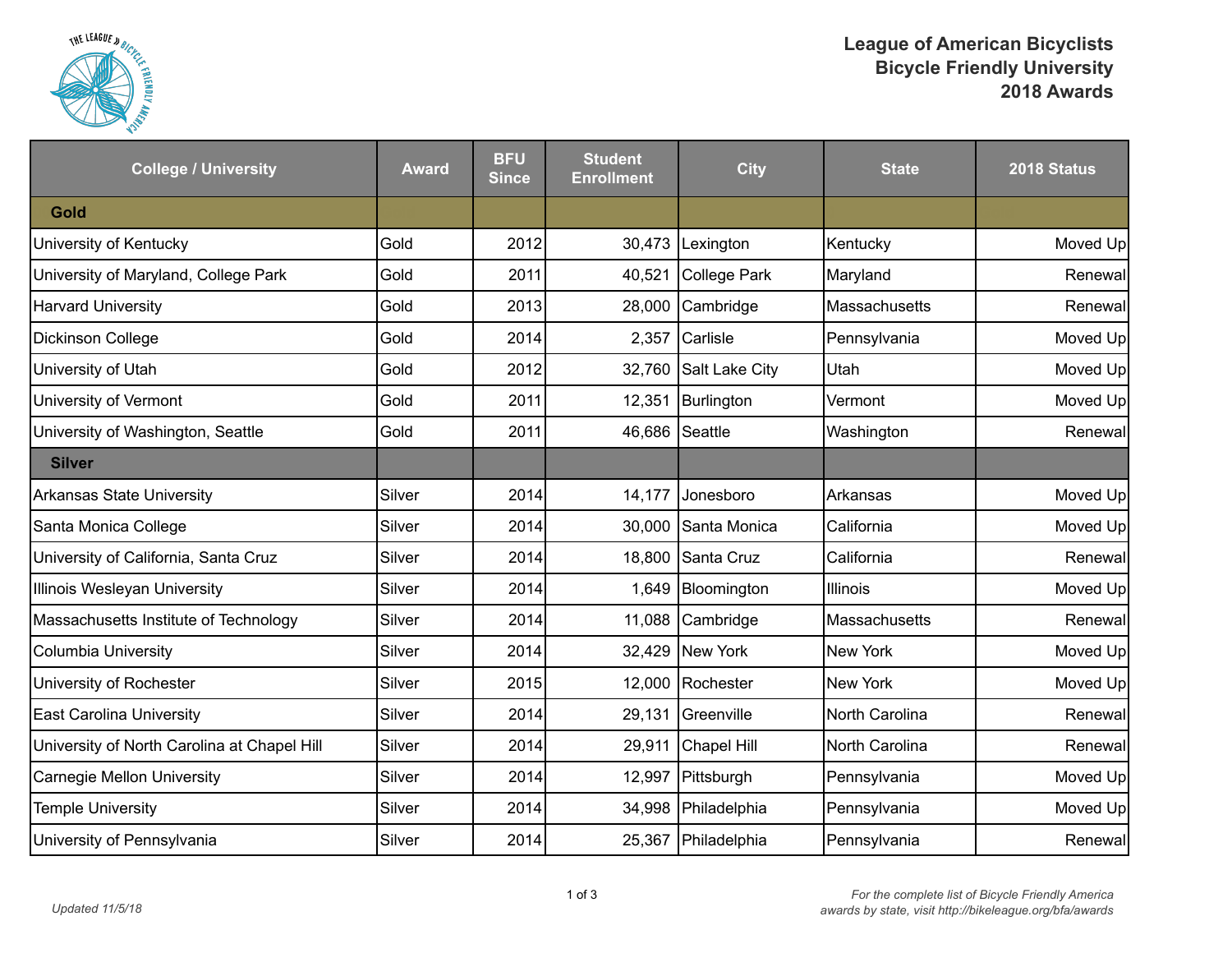

| <b>Texas A&amp;M University</b>                 | Silver        | 2015 | 68,000        | College Station                       | Texas           | Moved Up   |
|-------------------------------------------------|---------------|------|---------------|---------------------------------------|-----------------|------------|
| <b>Brigham Young University</b>                 | Silver        | 2015 | 33,517        | Provo                                 | Utah            | Moved Up   |
| University of Virginia                          | Silver        | 2013 |               | 22,805 Charlottesville                | Virginia        | Moved Up   |
| <b>Bronze</b>                                   |               |      |               |                                       |                 |            |
| University of Alabama at Birmingham             | <b>Bronze</b> | 2018 | 20,902        | Birmingham                            | Alabama         | <b>New</b> |
| Loyola Marymount University                     | Bronze        | 2018 | 9,330         | Los Angeles                           | California      | <b>New</b> |
| University of San Diego                         | <b>Bronze</b> | 2013 | 8,900         | San Diego                             | California      | Renewal    |
| <b>Columbus State University</b>                | Bronze        | 2018 | 8,307         | Columbus                              | Georgia         | <b>New</b> |
| Kennesaw State University - Kennesaw campus     | Bronze        | 2018 | 28,677        | Kennesaw                              | Georgia         | <b>New</b> |
| Kennesaw State University - Marietta campus     | Bronze        | 2018 |               | 7,169 Marietta                        | Georgia         | <b>New</b> |
| Knox College                                    | <b>Bronze</b> | 2018 | 1,398         | Galesburg                             | <b>Illinois</b> | <b>New</b> |
| Salisbury University                            | Bronze        | 2018 | 8,714         | Salisbury                             | Maryland        | <b>New</b> |
| <b>Boston University - Charles River Campus</b> | Bronze        | 2018 | 24,094 Boston |                                       | Massachusetts   | <b>New</b> |
| Tufts University - Medford/Somerville           | Bronze        | 2018 |               | 7,300 Medford and Somer Massachusetts |                 | <b>New</b> |
| Montana State University                        | <b>Bronze</b> | 2018 |               | 16,703 Bozeman                        | Montana         | <b>New</b> |
| <b>Princeton University</b>                     | <b>Bronze</b> | 2012 |               | 8,032 Princeton                       | New Jersey      | Renewal    |
| <b>Stony Brook University</b>                   | Bronze        | 2014 | 25,989        | Stony Brook                           | <b>New York</b> | Renewal    |
| North Carolina Central University               | Bronze        | 2018 |               | 8,500   Durham                        | North Carolina  | New        |
| Miami University, Oxford Ohio                   | Bronze        | 2018 | 19,367        | Oxford                                | Ohio            | <b>New</b> |
| University of Cincinnati                        | <b>Bronze</b> | 2018 | 32,327        | Cincinnati                            | Ohio            | <b>New</b> |
| <b>Shippensburg University</b>                  | <b>Bronze</b> | 2018 | 8,891         | Shippensburg                          | Pennsylvania    | <b>New</b> |
| University of Pittsburgh                        | Bronze        | 2018 | 28,664        | Pittsburgh                            | Pennsylvania    | <b>New</b> |
| <b>Green Mountain College</b>                   | Bronze        | 2018 |               | 399 Poultney                          | Vermont         | New        |